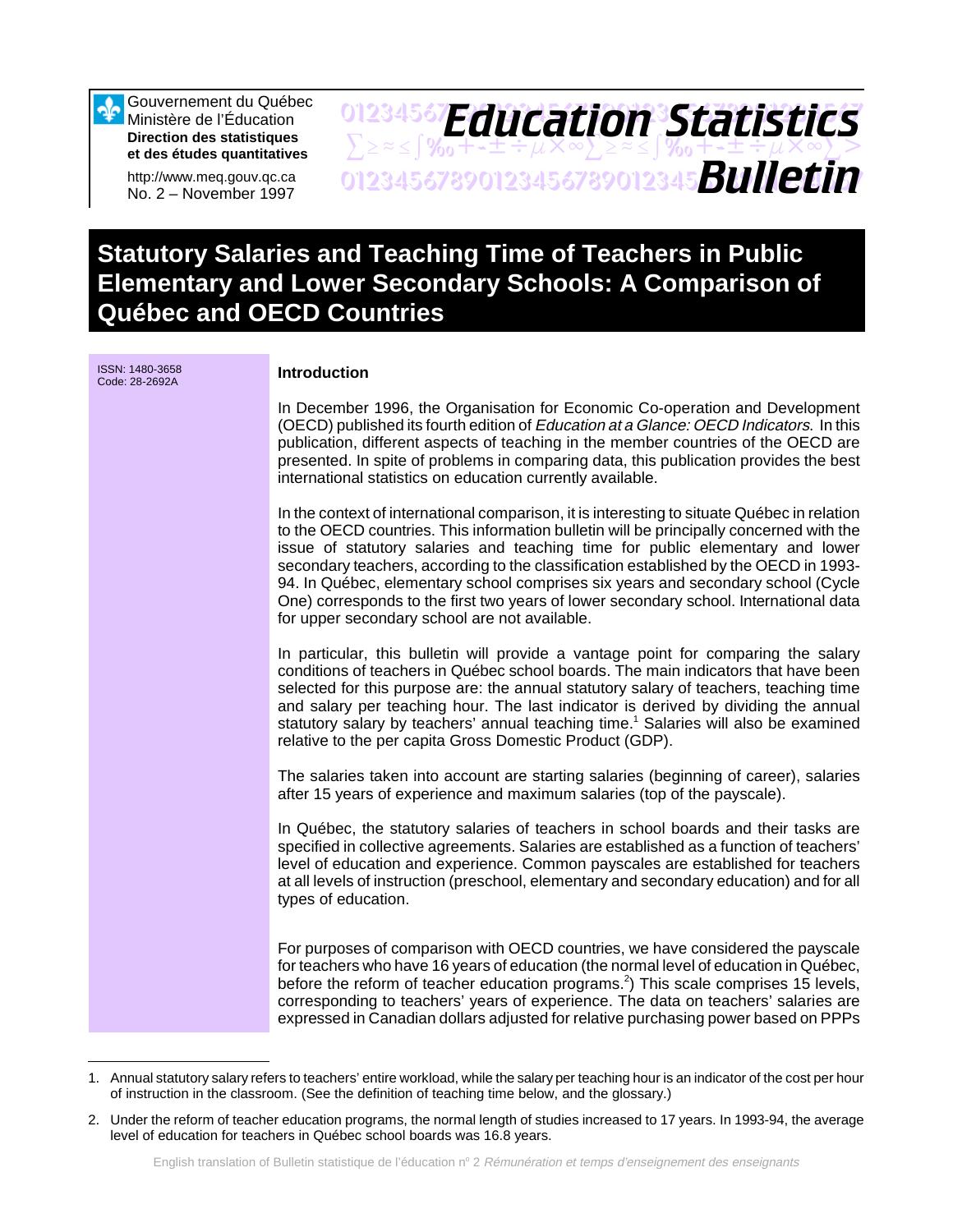established by the OECD.<sup>1</sup> In 1993-94, the starting salary for Québec teachers with 16 years of education recognized for salary purposes was \$29 627. The salary after 15 years was \$44 498. This was also the maximum salary for a teacher with 16 years of education, since the top of the payscale was reached in the fifteenth year of experience recognized for salary purposes.

The reader can compare Québec with OECD countries by considering the data presented in Tables 1 to 4 below.

It is important to note that Canada did not provide data to the OECD for these indicators and this explains the absence of Canadian data in this bulletin. We do know, however, that the average salary of teachers in Québec school boards is lower than that of their counterparts in most other Canadian provinces.<sup>2</sup>

#### **Teaching Time**

Teaching time is calculated on the annual number of hours that a teacher devotes to classroom teaching. For the purposes of this indicator, the time teachers spend on other tasks is not considered. This may include time allotted to course preparation, individual work with students, professional development and staff meetings. It is not, therefore, an indicator of teachers' total workload.<sup>3</sup> Tables 1 and 2 indicate teachers' number of teaching hours per year for elementary education and lower secondary education.

In 1993-94, the annual number of teaching hours for elementary school teachers was 10% lower in Québec (738) than for the OECD country mean (818). Only 4 countries had an annual number of teaching hours lower than Québec: Austria, Greece, Norway and Sweden (Table 1).

In lower secondary school, the annual number of teaching hours was also lower in Québec (615) than for the OECD country mean (760), for a difference of 19%. Here also, 4 countries had an annual number of teaching hours lower than that of Québec: Greece, Italy, Norway and Sweden (Table 2).

#### **Starting Salary**

The starting salary for Québec teachers (\$29 627) was 25% higher than the average starting salaries for elementary teachers in OECD countries (\$23 620) and 19% higher than those for lower secondary teachers (\$24 862). Only teachers in Germany and Switzerland had higher starting salaries than Québec teachers. Teachers in 16 other countries had, on average, a lower starting salary than teachers in Québec school boards (Tables 3 and 4).

By dividing teachers' starting salary by the number of teaching hours, we obtain the salary cost per hour of teaching. The starting salary per teaching hour for Québec teachers in elementary schools in 1993-94 (\$40) was 38% higher than the average starting salary for elementary teachers in OECD countries (\$29). Only Germany had a higher starting salary per teaching hour than Québec (Table 1).

- 2. See the document Inter-Provincial Education Statistics Project produced by British Columbia's Ministry of Education, as well as the *Education Indicators* published by the Ministère de l'Éducation du Québec.
- 3. See the glossary provided further on in this document.

<sup>1.</sup> In the OECD publication, Education at a Glance: OECD Indicators, the data are expressed in American dollars. In this document, we have presented the data in Canadian dollars, in order to provide data more relevant to the reader. This does not affect the relative classification of countries.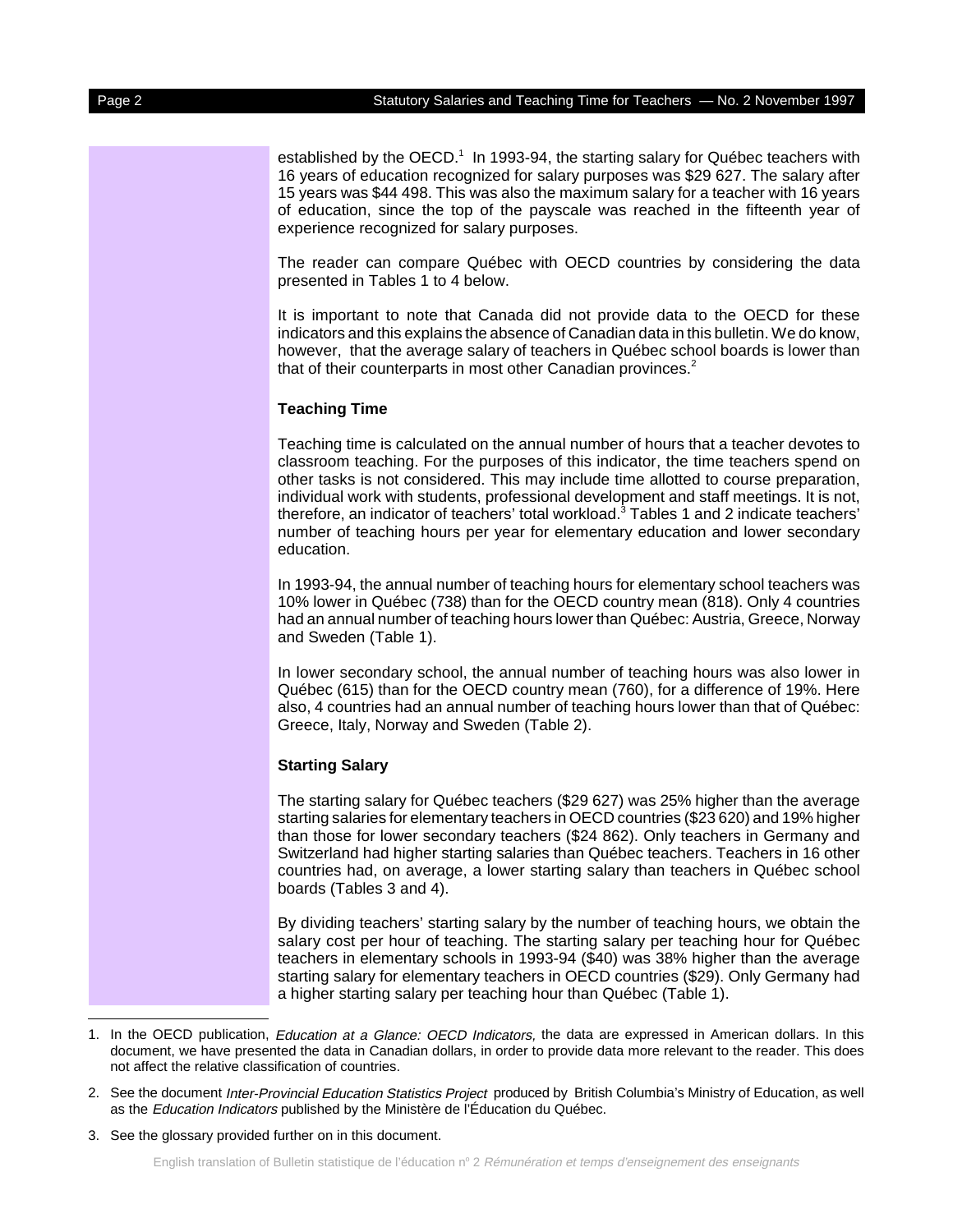In lower secondary school, the gap was 45% (\$48 in Québec compared to \$33 for the OECD country mean). Here, as well, only Germany had a higher starting salary per teaching hour than Québec (Table 2).

#### **Salary after 15 Years of Experience**

If we consider teachers with 15 years of experience, the salary of Québec teachers (\$44 498) was 42% higher than the average salary of elementary school teachers in OECD countries (\$31 252) and 33% higher than that of lower secondary school teachers (\$33 419). Only Swiss elementary and lower secondary school teachers and German lower secondary school teachers had salaries higher than those of Québec teachers (Tables 3 and 4).

Based on salary per teaching hour, elementary school teachers in Québec with 15 years of experience earned an hourly rate (\$60) that was 58% higher than the average rate for elementary school teachers in OECD countries (\$38). None of the 17 OECD countries for which we have data had an average salary per teaching hour higher than teachers in Québec (Table 1).

In lower secondary school, the gap was 60% in favour of Québec teachers (\$72 in Québec compared to \$45 for the OECD country mean). In this case also, there was no country in which teachers earned an average salary per teaching hour higher than Québec teachers (Table 2).

This significant difference between Québec and the OECD country mean may be explained by the following factors: a lower number of annual teaching hours in Québec, a higher annual statutory salary in Québec and the fact that Québec teachers reach the top of their payscale in the fifteenth year of experience recognized for salary purposes.

In OECD countries, the number of years between starting salary and maximum salary varies a great deal. The average was 25 years for elementary and lower secondary school teachers. Only teachers in Denmark, Norway and New Zealand reached the top of their payscales in less time than Québec teachers. Teachers in the other 15 countries had to wait a greater number of years to reach the top of their payscales (Tables 3 and 4).

The following indicator allows us to measure the progress of salaries in the payscales for different countries, after 15 years of experience.

#### **The Ratio of Salaries after 15 Years of Experience to Starting Salaries**

If the salary of teachers with 15 years of experience is compared with their starting salary, an average ratio of 1.3 was obtained for elementary and lower secondary teachers in the OECD countries. This means that the average statutory salary for teachers with 15 years of experience was about 30% higher than that for teachers at the beginning of their careers.

In Québec, this ratio was 1.5 (indicating a variance of 50%) and 4 countries had a ratio equal to or higher than that of Québec for elementary education: Ireland, New Zealand, the Netherlands and Portugal. The other 14 countries all had lower ratios. When we look at lower secondary school, 3 countries had a ratio equal to or higher than that of Québec: Ireland, the Netherlands and Portugal.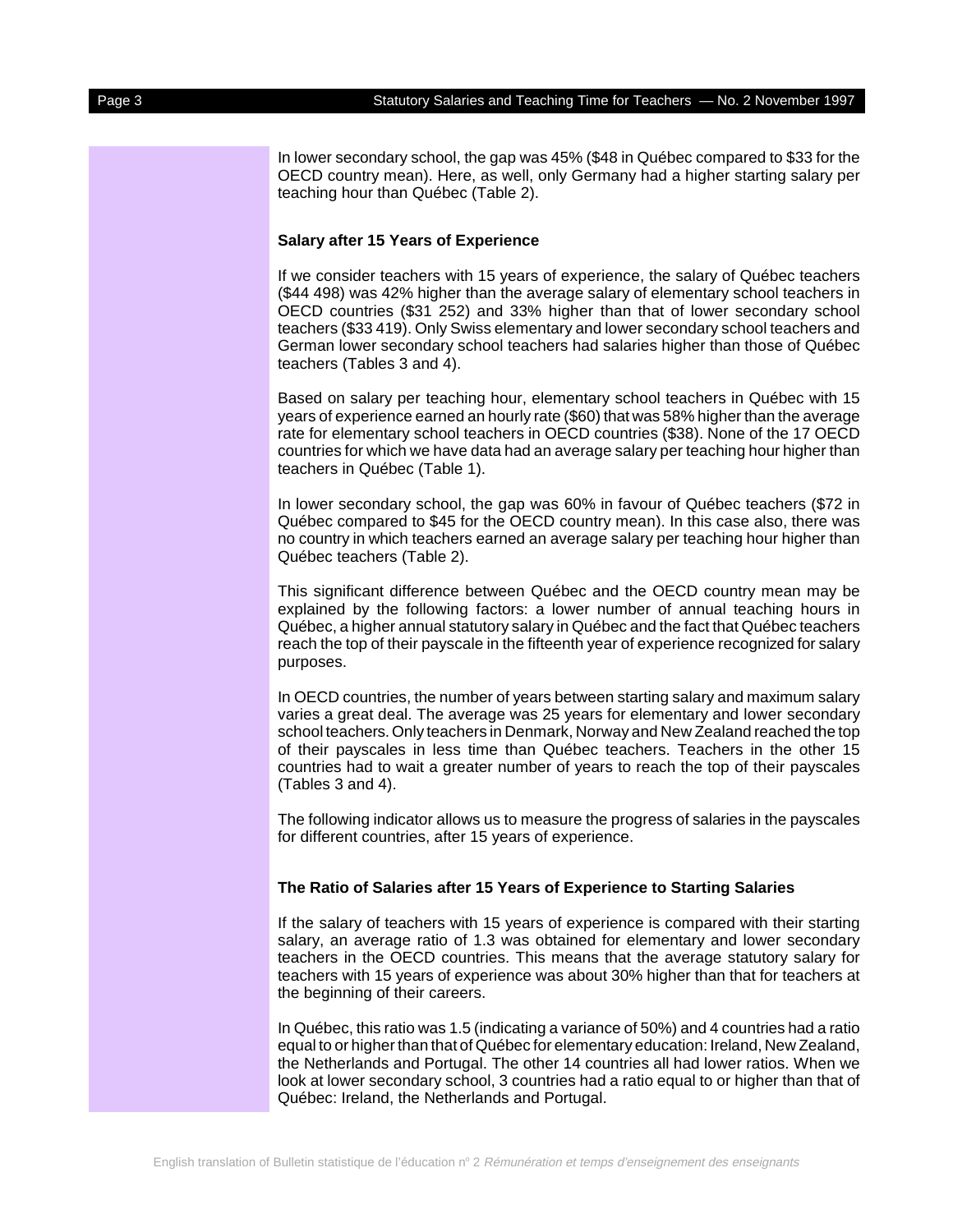#### **Maximum Salary**

The maximum salary for Québec teachers with 16 years of education (\$44 498) was 18% higher than the average maximum salaries for elementary school teachers in the OECD countries (\$37 822) and 11% higher than those for lower secondary school teachers (\$40 185). Elementary school teachers in Germany, the United States, Ireland, Portugal and Switzerland had a higher maximum salary than those in Québec, while the teachers in the other 13 countries had a lower maximum salary (Table 3). As for lower secondary school teachers, 8 countries had a higher maximum salary than Québec–the 5 countries mentioned above, as well as Austria, France and the Netherlands.

The maximum salary per teaching hour for Québec elementary teachers (\$60) was 30% higher than that for the average maximum salaries per teaching hour for elementary teachers in the OECD countries (\$46). Elementary teachers in Germany, Austria and Portugal had a maximum salary per teaching hour equal to or higher than those in Québec, while teachers in 14 other countries had a lower maximum salary per teaching hour (Table 1).

In lower secondary school, the difference was 33% (\$72 in Québec compared to \$54 for the OECD country mean). Only Austria and Portugal had a maximum salary per teaching hour higher than Québec. It should be pointed out, however, that in Germany and France, the maximum salary per teaching hour was almost the same as in Québec (\$71), as indicated in Table 2.

#### **The Ratio of Starting Salaries to Per Capita GDP**

By calculating the ratio of teacher salaries to the per capita GDP, we can gain an idea of the standard of living supported by the teaching profession. If we consider first of all the starting salary for teachers as the numerator in this ratio, the OECD country mean was 1.1 for elementary school and for lower secondary school. This means that on average, the starting salary for teachers in the OECD countries was slightly higher than the per capita GDP.

In Québec, this ratio was 1.3, indicating that the starting salary for Québec teachers was about 30% higher than the per capita GDP. In comparison, 6 OECD countries had a ratio equal to or higher than that of Québec: Germany, Spain, Ireland, Portugal, Switzerland and Turkey. The 12 other countries all had lower ratios (Tables 3 and 4).

#### **The Ratio of Salaries after 15 Years of Experience to Per Capita GDP**

If we now consider salaries after 15 years of experience as the numerator of the ratio, the OECD country mean was 1.4 for elementary education and 1.5 for lower secondary school. In Québec, this ratio was 2.0, indicating that the salaries for Québec teachers after 15 years of experience was about double the per capita GDP. By comparison, 3 OECD countries had a ratio equal to or higher than that of Québec for elementary education: Spain, Ireland and Portugal. The other 15 countries all had lower ratios. When we consider lower secondary school, 4 countries had ratios equal to or greater than that of Québec: the 3 countries mentioned above and Switzerland.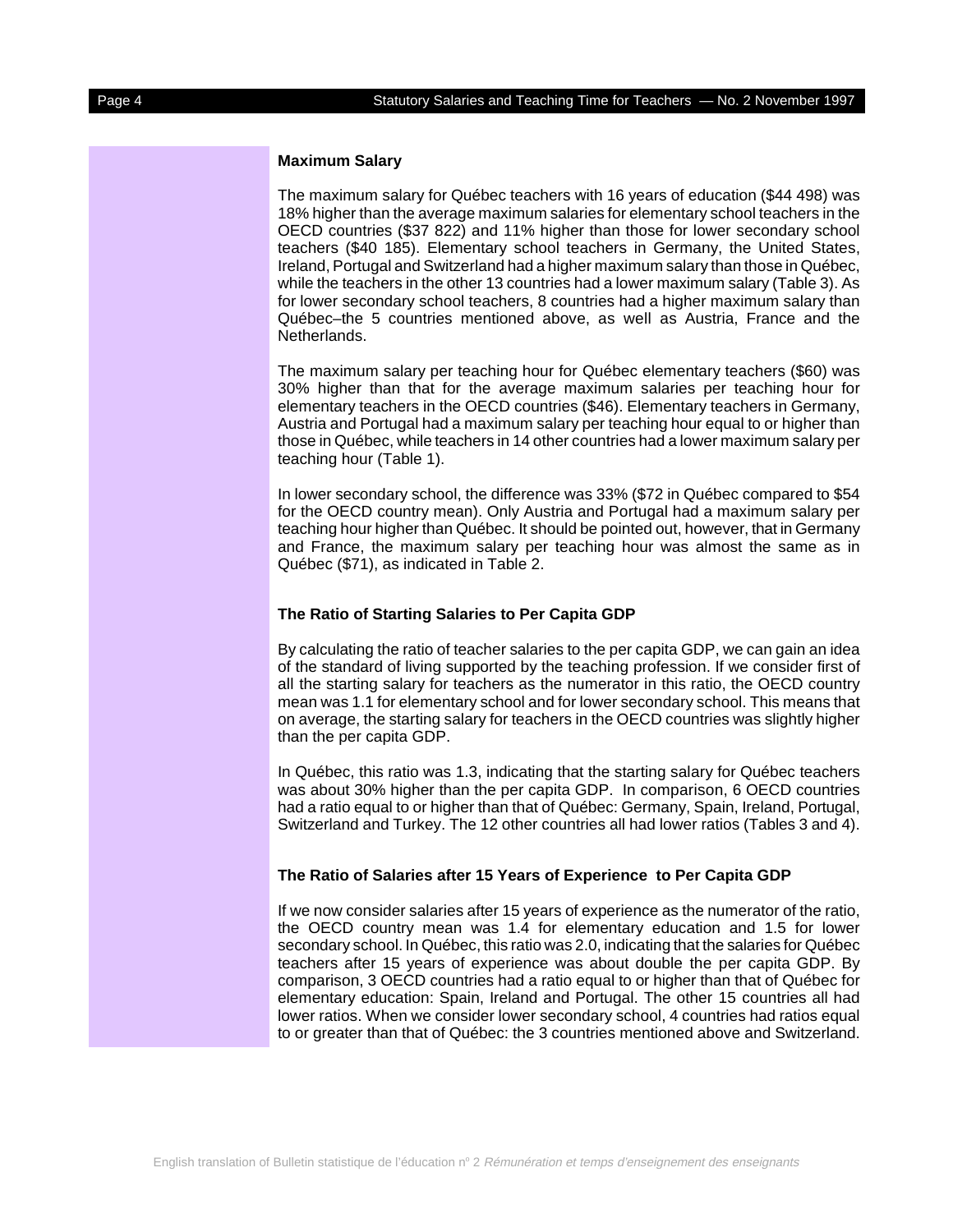### **Conclusion**

|                                                                     | These indicators reveal the pattern of certain aspects of the condition of teachers in<br>Québec in 1993-94. They show that the salaries of teachers in Québec school boards<br>were relatively higher in Québec than for OECD country mean. Whether we look at the<br>annual statutory salary, the salary per teaching hour or salaries relative to per capita<br>GDP, all the indicators point in the same direction. |
|---------------------------------------------------------------------|-------------------------------------------------------------------------------------------------------------------------------------------------------------------------------------------------------------------------------------------------------------------------------------------------------------------------------------------------------------------------------------------------------------------------|
|                                                                     | The salary per teaching hour of Québec teachers is particularly high in relation to the<br>OECD country mean. This can be explained by a lower number of annual teaching<br>hours in Québec (the gap is especially high in lower secondary school) and by higher<br>salaries in Québec.                                                                                                                                 |
|                                                                     | The above facts are true for starting salaries, salaries after 15 years of experience and<br>maximum salaries. The differences are especially significant for the salaries of<br>teachers with 15 years of experience, because Québec teachers have reached the top<br>of their payscale at that point, while teachers in other countries on average only reach<br>the top of their payscales after 25 years.           |
| For Further Information:                                            | <b>Marius Demers</b><br>(418) 644-5815                                                                                                                                                                                                                                                                                                                                                                                  |
| <b>Other Education</b><br><b>Statistics Bulletins</b><br>available: | Lespérance, André, Level of Graduation Upon Leaving the Education System, No. 1,<br>November 1997.                                                                                                                                                                                                                                                                                                                      |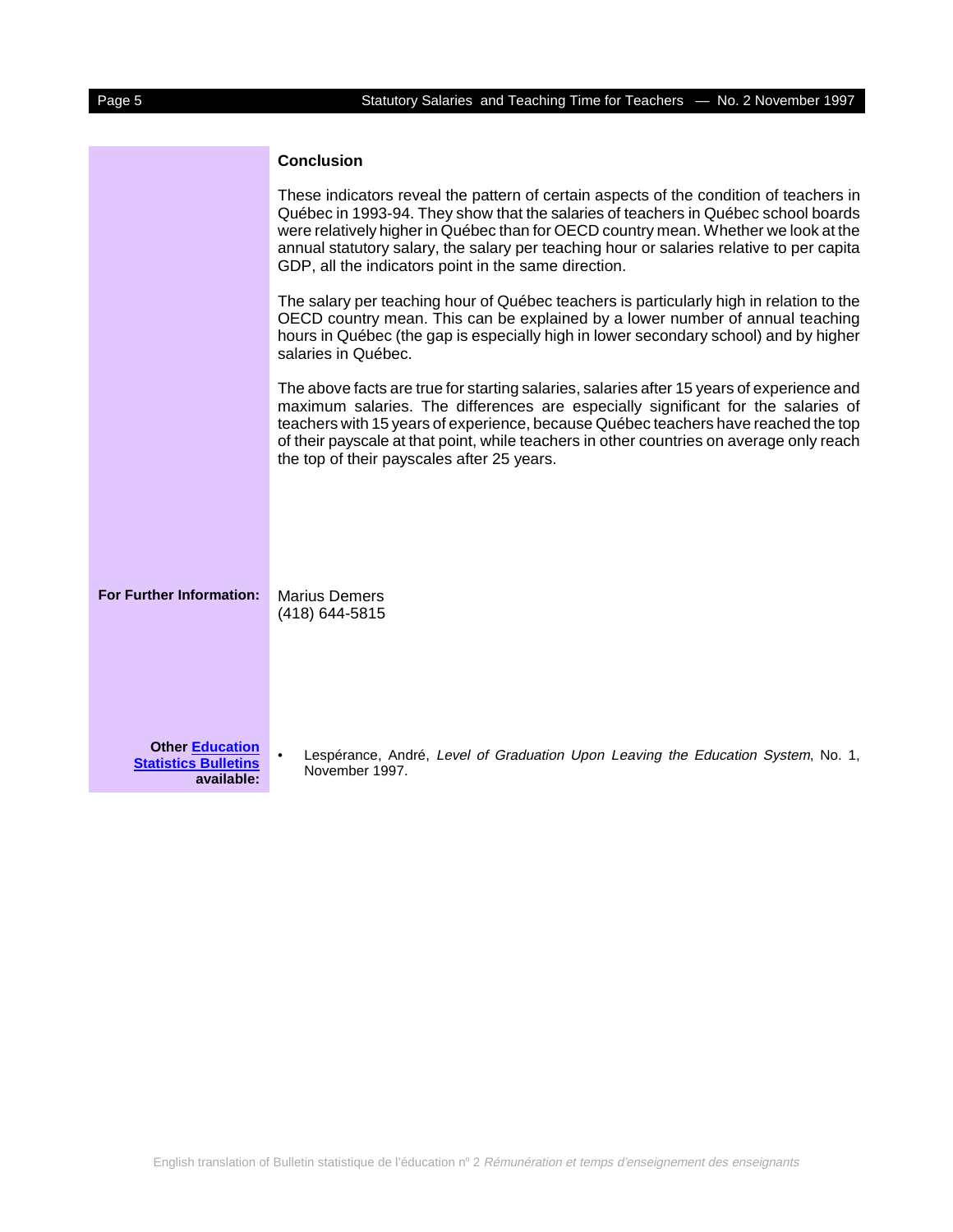#### **Glossary Teaching Time:**

"Teaching time is defined as the total number of hours per year (1 hour = 60 minutes) during which a full-time classroom teacher is responsible for teaching a group or class of students, according to the formal policy of the country in question.

Teaching hours per year are calculated on the basis of average teaching hours per day multiplied by the number of teaching days per year, or on the basis of teaching hours per week multiplied by the number of weeks per year that the school is open for teaching. This excludes the number of hours per year accounted for by days when the school is closed for festivities and celebrations."

". . . It is important to bear in mind that these figures include neither non-teaching hours within the school nor work in the community or at home, such as the preparation of lessons or professional development activities and general school tasks, for example staff meetings, or the support of students. The indicator can thus not be interpreted as a measure of the total workload of teachers."

#### Source: Education at a Glance: OECD Indicators 1996.

The concept most closely corresponding to this indicator in Québec is the "presentation of classes and lessons," as defined in section 8-6.03 A of the current collective agreement for teachers. The concept is defined as follows: "the average time to be devoted to the presentation of classes and lessons, and to student activities in the student timetable will not exceed: 1) twenty (20) hours and thirty (30) minutes for all full time teachers at the elementary level; 2) seventeen (17) hours and five (5) minutes for all full time teachers at the secondary level."

Source: Bousquet, Jean-Claude. L'indicateur temps d'enseignement des indicateurs de l'OCDE pour le Québec et l'Ontario. Direction des statistiques et des études quantitatives, Ministère de l'Éducation du Québec. Note of February 21, 1997. [Translation]

#### **Statutory Salaries:**

"The starting salaries reported refer to the average scheduled gross salary per year for a full-time teacher with the minimum level of training necessary to be fully qualified at the beginning of his or her teaching career. Reported salaries are defined as the sum of wages (total sum of money paid by the employer for the labour supplied minus the employer's contribution to social security and pension funding). Bonuses that constitute a regular part of the salary such as a 13th month, or holiday or regional bonuses, are included in the figures. Additional bonuses, for example remuneration for teachers in educational priority areas, for participating in school improvement projects or special activities, or for exceptional performance, are excluded from the reported gross salaries . . .

Salaries at 15 years of experience refer to the scheduled salary per year of a full-time classroom teacher with the minimum level of training necessary to be fully qualified and with 15 years of experience. The maximum salaries reported refer to the scheduled maximum salary (top of the salary scale) per year of a full-time classroom teacher with the minimum level of training to be fully qualified for his or her job. Salary data are reported in accordance with formal policies for public institutions."

Source: Education at a Glance: OECD Indicators 1996.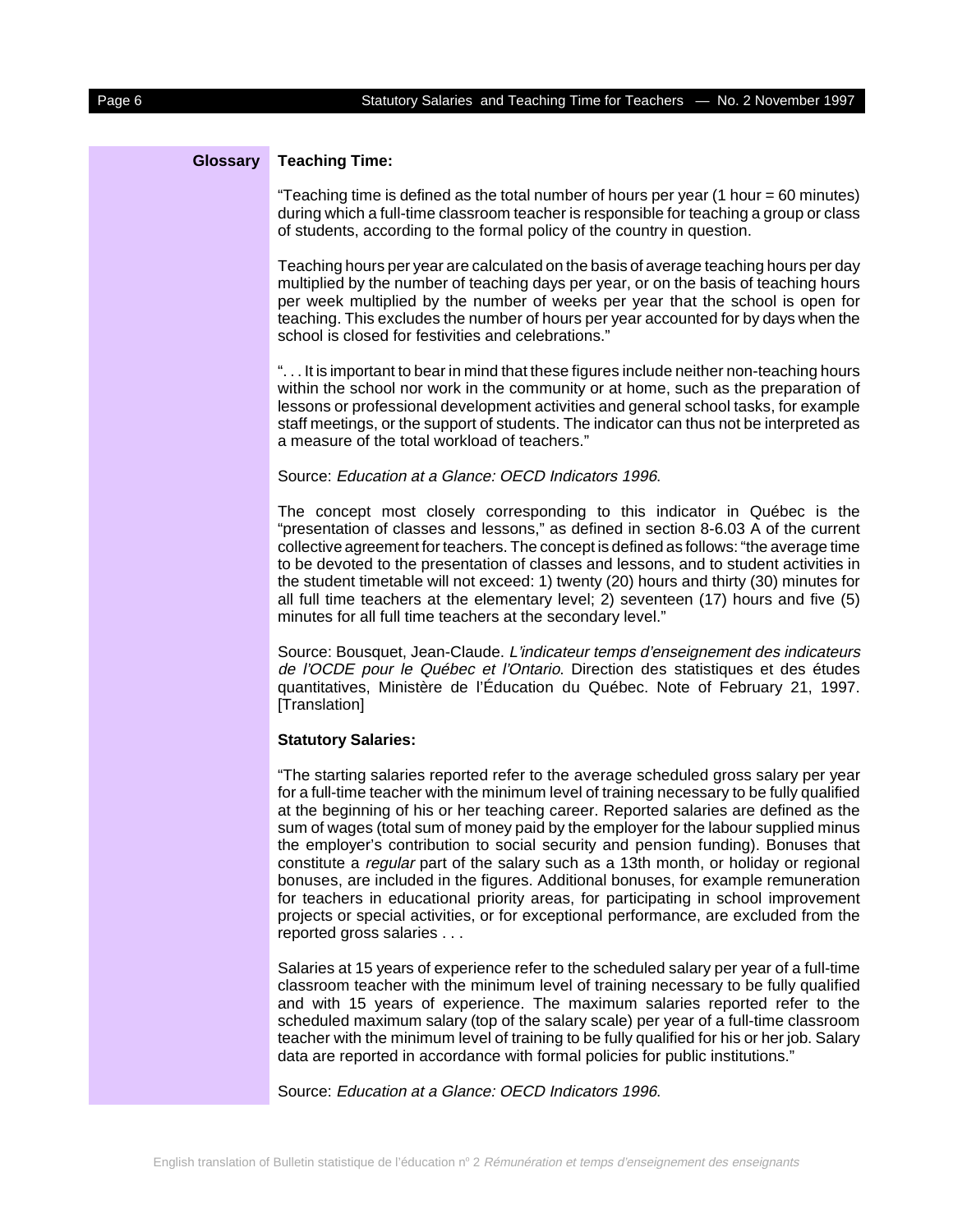In Québec, the statutory salaries of teachers working for school boards is determined by collective agreements. These agreements specify salaries according to level of education and years of experience. Common payscales are established for teachers in all levels of education (preschool, elementary and secondary education).

For the purposes of comparison with OECD countries, we have considered a payscale reflecting the situation of teachers with 16 years of education. This scale contains 15 levels, corresponding to teachers' years of experience.

#### **Purchasing Power Parities (PPP):**

In the OECD publication, *Education at a Glance: OECD Indicators*, the data on teachers' salaries is expressed in American dollars converted into PPPs. In this bulletin, we have quoted the data in Canadian dollars, likewise converted into PPPs, using the PPP rates established by the OECD.

"Purchasing Power Parity exchange rates (PPP) are the currency exchange rates that equalize the purchasing power of different currencies. This means that a given sum of money, when converted into different currencies at the PPP rates, will buy the same basket of goods and services in all countries. In other words, PPPs are the rates of currency conversion which eliminate the differences in price levels among countries."

Source: Education at a Glance: OECD Indicators 1996.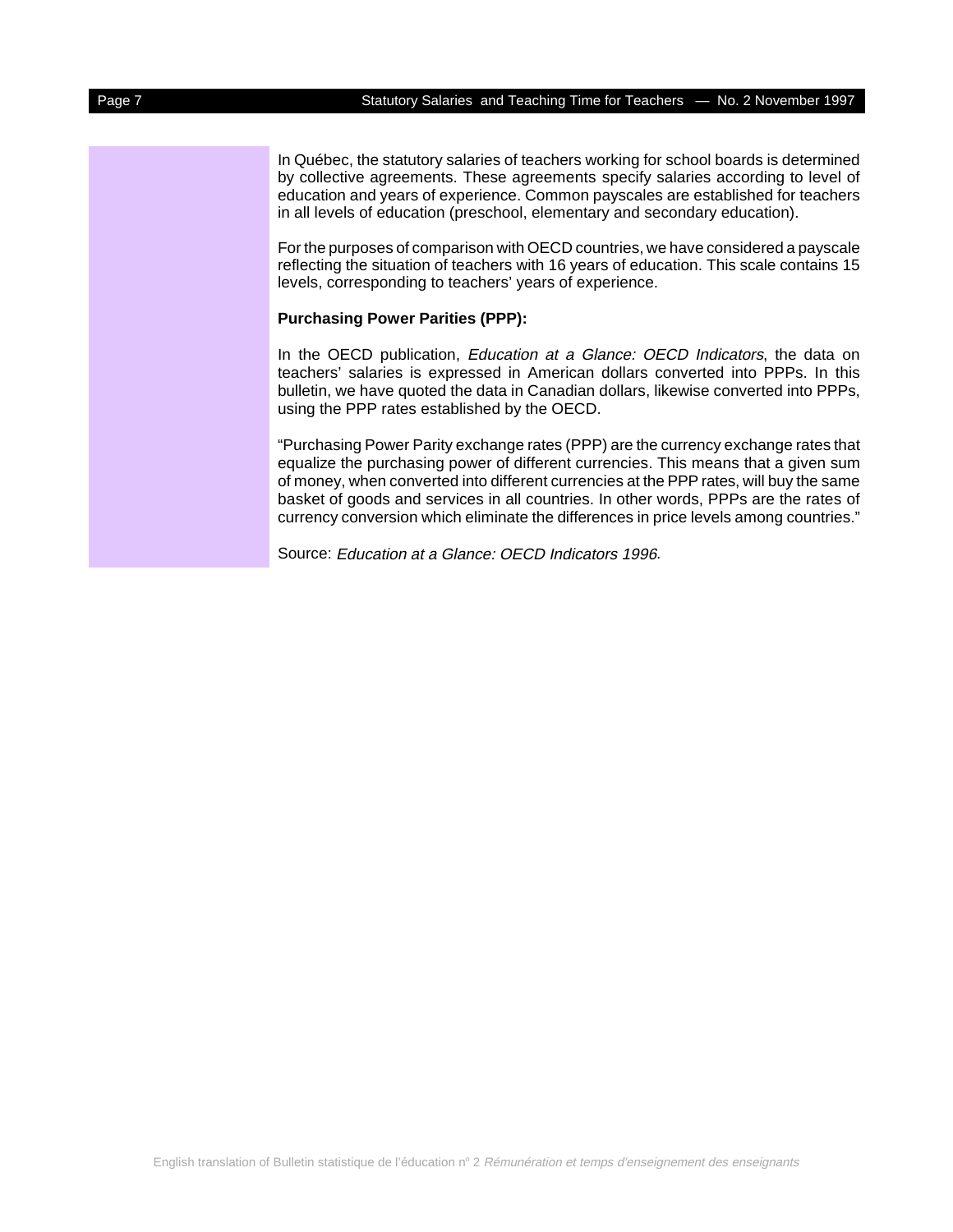|                                      | Teaching hours | Salary per teaching hour (\$) |                |         |  |  |
|--------------------------------------|----------------|-------------------------------|----------------|---------|--|--|
|                                      | per year       | Starting                      | After 15 years | Maximum |  |  |
| Austria                              | 709            | 33                            | 42             | 61      |  |  |
| Belgium                              | 832            | 29                            | 40             | 47      |  |  |
| Denmark                              | 750            | 37                            | 47             | 47      |  |  |
| Finland                              | na             | na                            | na             | na      |  |  |
| France                               | 923            | 25                            | 34             | 47      |  |  |
| Germany                              | 760            | 44                            | 55             | 60      |  |  |
| Greece                               | 696            | 22                            | 27             | 34      |  |  |
| Ireland                              | 915            | 29                            | 45             | 53      |  |  |
| Italy                                | 748            | 30                            | 36             | 46      |  |  |
| Netherlands                          | 1 0 0 0        | 22                            | 33             | 41      |  |  |
| New Zealand                          | 788            | 24                            | 35             | 35      |  |  |
| Norway                               | 686            | 33                            | 40             | 41      |  |  |
| Portugal                             | 828            | 24                            | 37             | 61      |  |  |
| Spain                                | 900            | 32                            | 38             | 46      |  |  |
| Sweden                               | 624            | 30                            | 38             | 44      |  |  |
| Switzerland                          | 1 0 8 5        | 36                            | 48             | 55      |  |  |
| <b>Turkey</b>                        | 830            | 13                            | 13             | 20      |  |  |
| <b>United States</b>                 | 958            | 30                            | 40             | 50      |  |  |
| <b>OECD country mean</b>             | 818            | 29                            | 38             | 46      |  |  |
| Québec                               | 738            | 40                            | 60             | 60      |  |  |
| Difference (Québec - OECD countries) |                |                               |                |         |  |  |
| <b>Absolute</b>                      | -80            | 11                            | 22             | 14      |  |  |
| $\%$                                 | $-10$          | 38                            | 58             | 30      |  |  |

| Table 1 | Teaching hours per year for teachers in public elementary schools and salary per teaching hour for |
|---------|----------------------------------------------------------------------------------------------------|
|         | elementary teachers, 1993-94: OECD countries and Québec                                            |

Sources: OECD. Education at a Glance: OECD Indicators 1996

Direction des statistiques et des études quantitatives, Ministère de l'Éducation du Québec

N.B. In the OECD publication, the data on average salaries are in American dollars. For the purposes of the above table, the data are expressed in Canadian dollars based on the Purchasing Power Parity exchange rates (PPPs) between Canada and the United States, as calculated by the OECD.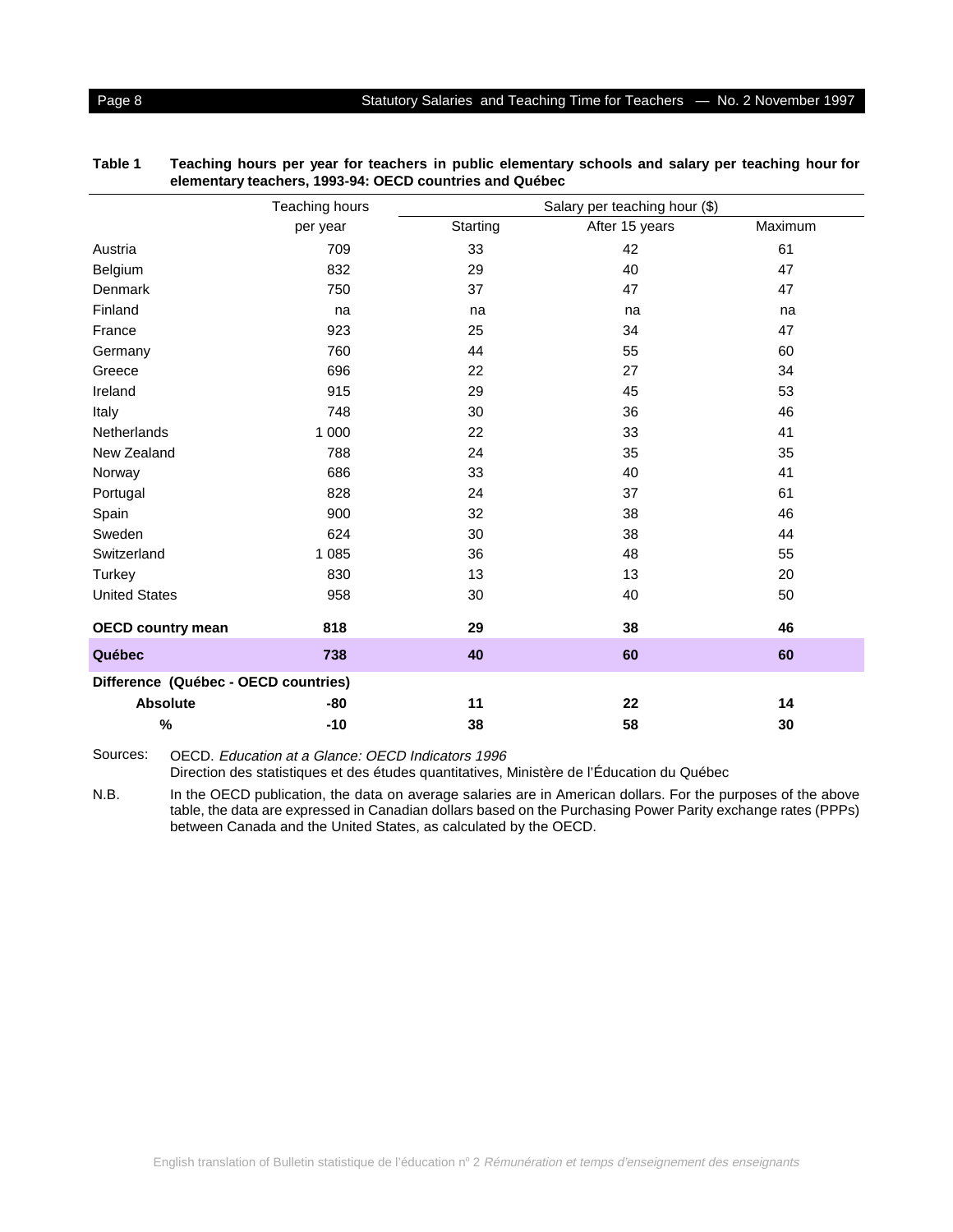|                                      | Teaching hours        |          | Salary per Teaching Hour (\$) |         |
|--------------------------------------|-----------------------|----------|-------------------------------|---------|
|                                      | per year <sup>1</sup> | Starting | After 15 years                | Maximum |
| Austria                              | 651                   | 38       | 50                            | 80      |
| Belgium                              | 720                   | 35       | 49                            | 60      |
| Denmark                              | 750                   | 37       | 47                            | 47      |
| Finland                              | na                    | na       | na                            | na      |
| France                               | 660                   | 41       | 53                            | 71      |
| Germany                              | 712                   | 51       | 64                            | 71      |
| Greece                               | 569                   | 27       | 33                            | 42      |
| Ireland                              | 735                   | 38       | 59                            | 66      |
| Italy                                | 612                   | 39       | 48                            | 62      |
| <b>Netherlands</b>                   | 954                   | 24       | 37                            | 47      |
| New Zealand                          | 869                   | 23       | 33                            | 33      |
| Norway                               | 611                   | 37       | 45                            | 46      |
| Portugal                             | 681                   | 29       | 56                            | 75      |
| Spain                                | 900                   | 32       | 38                            | 46      |
| Sweden                               | 576                   | 36       | 45                            | 48      |
| Switzerland                          | 1 0 5 6               | 43       | 59                            | 66      |
| <b>Turkey</b>                        | 996                   | 9        | 9                             | 14      |
| <b>United States</b>                 | 964                   | 29       | 39                            | 51      |
| <b>OECD country mean</b>             | 760                   | 33       | 45                            | 54      |
| Québec                               | 615                   | 48       | 72                            | 72      |
| Difference (Québec - OECD countries) |                       |          |                               |         |
| <b>Absolute</b>                      | $-145$                | 15       | 27                            | 18      |

| Table 2 | Teaching hours per year for teachers in public lower secondary schools and salary per teaching hour for |
|---------|---------------------------------------------------------------------------------------------------------|
|         | lower secondary teachers, 1993-94: OECD countries and Québec                                            |

Sources: OECD. Education at a Glance: OECD Indicators 1996

Direction des statistiques et des études quantitatives, Ministère de l'Éducation du Québec

N.B. In the OECD publication, the data on average salaries are in American dollars. For the purposes of the above table, the data are expressed in Canadian dollars based on the Purchasing Power Parity exchange rates (PPPs) between Canada and the United States, as calculated by the OECD.

**% -19 45 60 33**

<sup>1.</sup> The Québec figure indicates teaching hours per year for general education in the youth sector.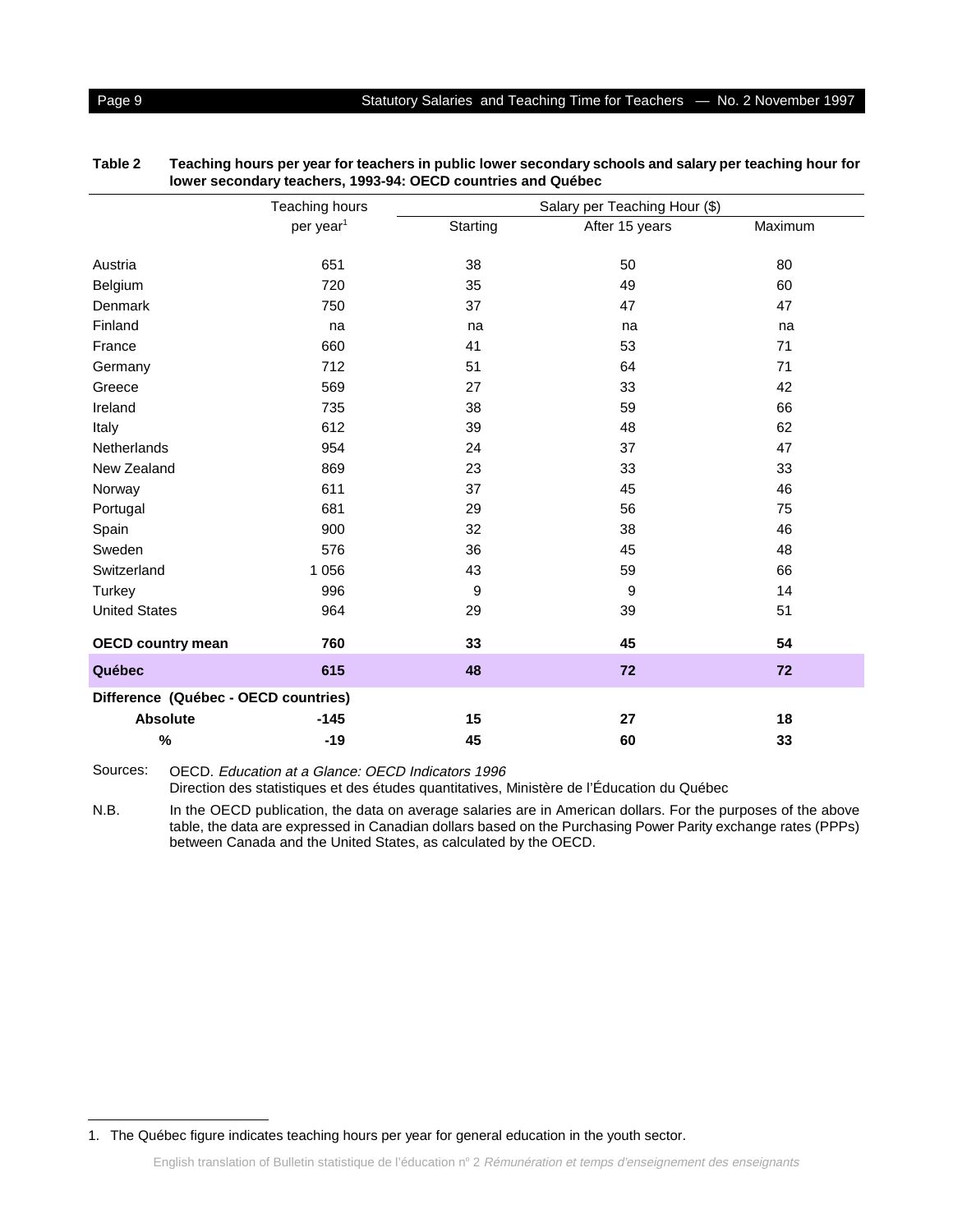|                                      | န<br>salary (in<br>Starting | (in 3)<br>Salary after<br>experience<br>15 years of | salary (in \$)<br>Maximum | đ<br>Ratio of salaries<br>starting salaries<br>after 15 years<br><u>ุ้</u><br>experience | from starting salary<br>salary<br>Number of years<br>to maximum | Ratio of starting<br>s to per<br>GDP<br>salaries<br>capita | per<br>after 15 years of<br>Ratio of salaries<br>experience to <b>p</b><br>capita GDP |  |
|--------------------------------------|-----------------------------|-----------------------------------------------------|---------------------------|------------------------------------------------------------------------------------------|-----------------------------------------------------------------|------------------------------------------------------------|---------------------------------------------------------------------------------------|--|
| Austria                              | 23 294                      | 29 804                                              | 43 114                    | 1.3                                                                                      | 34                                                              | 0.9                                                        | 1.2                                                                                   |  |
| Belgium                              | 24 503                      | 33 150                                              | 39 4 93                   | 1.4                                                                                      | 27                                                              | 1.0                                                        | 1.3                                                                                   |  |
| Denmark                              | 27 520                      | 35 485                                              | 35 485                    | 1.3                                                                                      | 14                                                              | 1.1                                                        | 1.4                                                                                   |  |
| Finland                              | 20913                       | 26 244                                              | 27 885                    | 1.3                                                                                      | 20                                                              | 1.0                                                        | 1.3                                                                                   |  |
| France                               | 23 360                      | 31 545                                              | 43 673                    | 1.4                                                                                      | 32                                                              | 1.0                                                        | 1.3                                                                                   |  |
| Germany                              | 33 110                      | 42 084                                              | 45 450                    | 1.3                                                                                      | 22                                                              | 1.3                                                        | 1.7                                                                                   |  |
| Greece                               | 15 25 6                     | 18877                                               | 23 651                    | 1.2                                                                                      | 32                                                              | 1.1                                                        | 1.3                                                                                   |  |
| Ireland                              | 26 667                      | 40 856                                              | 48 231                    | 1.5                                                                                      | 25                                                              | 1.4                                                        | 2.1                                                                                   |  |
| Italy                                | 22 235                      | 26 831                                              | 34 101                    | 1.2                                                                                      | 40                                                              | 0.9                                                        | 1.1                                                                                   |  |
| Netherlands                          | 22 416                      | 33 0 29                                             | 41 275                    | 1.5                                                                                      | 25                                                              | 1.0                                                        | 1.4                                                                                   |  |
| New Zealand                          | 18 652                      | 27 257                                              | 27 257                    | 1.5                                                                                      | 9                                                               | 0.9                                                        | 1.3                                                                                   |  |
| Norway                               | 22 5 29                     | 27 541                                              | 27 831                    | 1.2                                                                                      | 14                                                              | 0.8                                                        | 1.0                                                                                   |  |
| Portugal                             | 19621                       | 30 637                                              | 50 870                    | 1.6                                                                                      | 29                                                              | 1.3                                                        | 2.0                                                                                   |  |
| Spain                                | 28 860                      | 34 044                                              | 41 251                    | 1.2                                                                                      | 42                                                              | 1.7                                                        | 2.0                                                                                   |  |
| Sweden                               | 18 4 61                     | 23 681                                              | 27 501                    | 1.3                                                                                      | 23                                                              | 0.8                                                        | 1.1                                                                                   |  |
| Switzerland                          | 38 611                      | 51 722                                              | 59 361                    | 1.3                                                                                      | 23                                                              | 1.3                                                        | 1.7                                                                                   |  |
| <b>Turkey</b>                        | 10416                       | 10 959                                              | 16 201                    | 1.1                                                                                      | 27                                                              | 1.6                                                        | 1.6                                                                                   |  |
| <b>United States</b>                 | 28737                       | 38 794                                              | 48 173                    | 1.3                                                                                      | 16                                                              | 0.9                                                        | 1.2                                                                                   |  |
| <b>OECD country mean</b>             | 23 6 20                     | 31 252                                              | 37822                     | 1.3                                                                                      | 25                                                              | 1.1                                                        | 1.4                                                                                   |  |
| Québec                               | 29 627                      | 44 498                                              | 44 498                    | 1.5                                                                                      | 15                                                              | 1.3                                                        | 2.0                                                                                   |  |
| Difference (Québec - OECD countries) |                             |                                                     |                           |                                                                                          |                                                                 |                                                            |                                                                                       |  |
| <b>Absolute</b>                      | 6 0 0 7                     | 13 246                                              | 6676                      |                                                                                          |                                                                 |                                                            |                                                                                       |  |

| Table 3 |  |  |  |  | Annual statutory salaries for teachers in public elementary schools, 1993-94: OECD countries and Québec |  |
|---------|--|--|--|--|---------------------------------------------------------------------------------------------------------|--|
|---------|--|--|--|--|---------------------------------------------------------------------------------------------------------|--|

Sources: OECD. Education at a Glance: OECD Indicators 1996 Direction des statistiques et des études quantitatives, Ministère de l'Éducation du Québec

between Canada and the United States, as calculated by the OECD.

**% 25 42 18**

N.B. In the OECD publication, the data on average salaries are in American dollars. For the purposes of the above table, the data are expressed in Canadian dollars based on the Purchasing Power Parity exchange rates (PPPs)